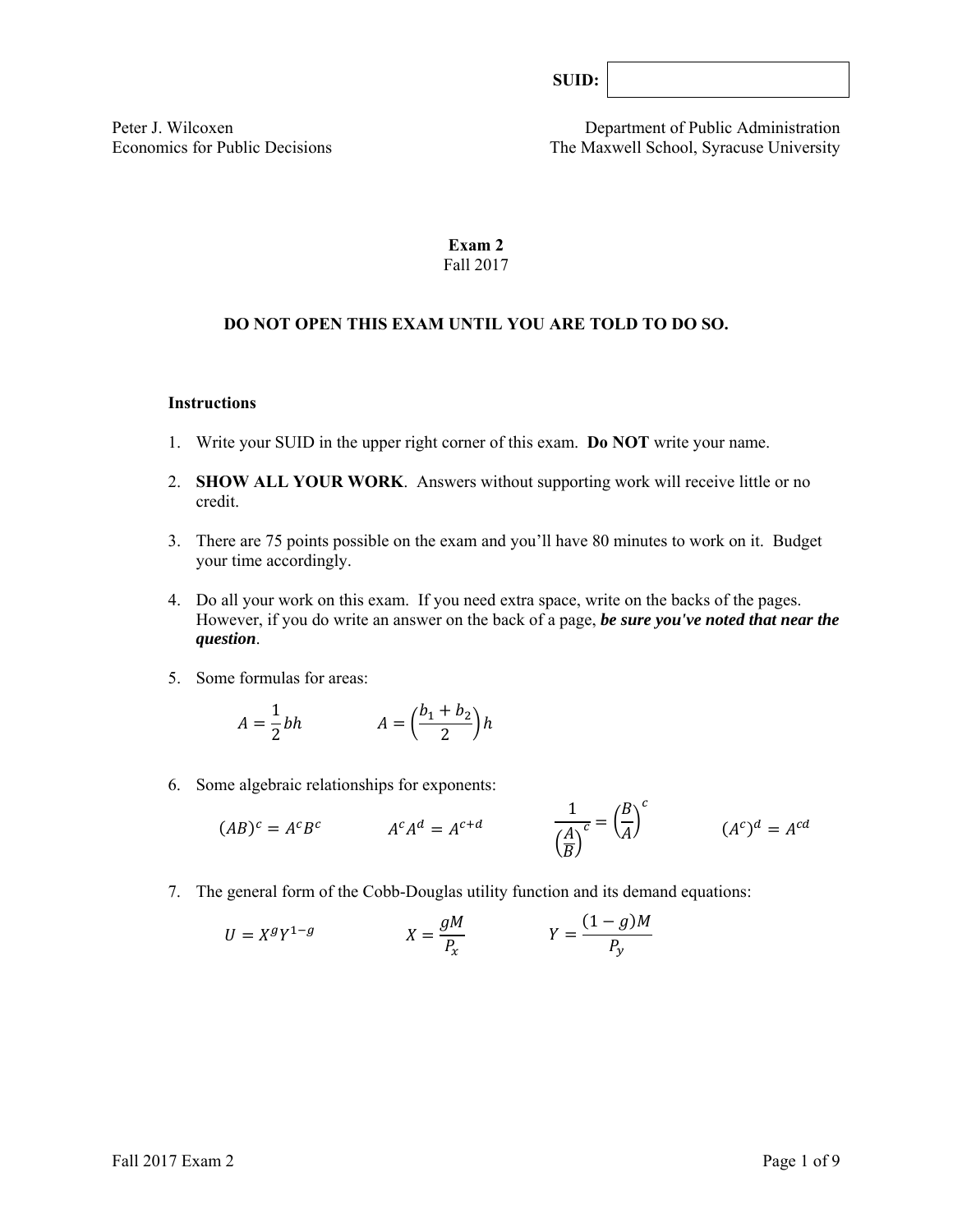## **Question 1 (15 points)**

In the aftermath of a severe hurricane, a government is concerned about a sharp rise in the price of plywood (used for building construction and repairs) and it is considering imposing a price control. The government believes that in the absence of a price control, the price of plywood would be \$30 per sheet and 2 million sheets would be demanded. It also believes the elasticity of demand for plywood is -0.2 and the elasticity of supply is 0.6. It is considering imposing a price control at the price prior to the hurricane, which was \$25.

(a) Please determine:  $\Box$  the amount of plywood that would be sold if the price control goes into effect;  $\Box$  the changes in CS and PS that would be caused by the policy; and  $\Box$  the DWL it would create.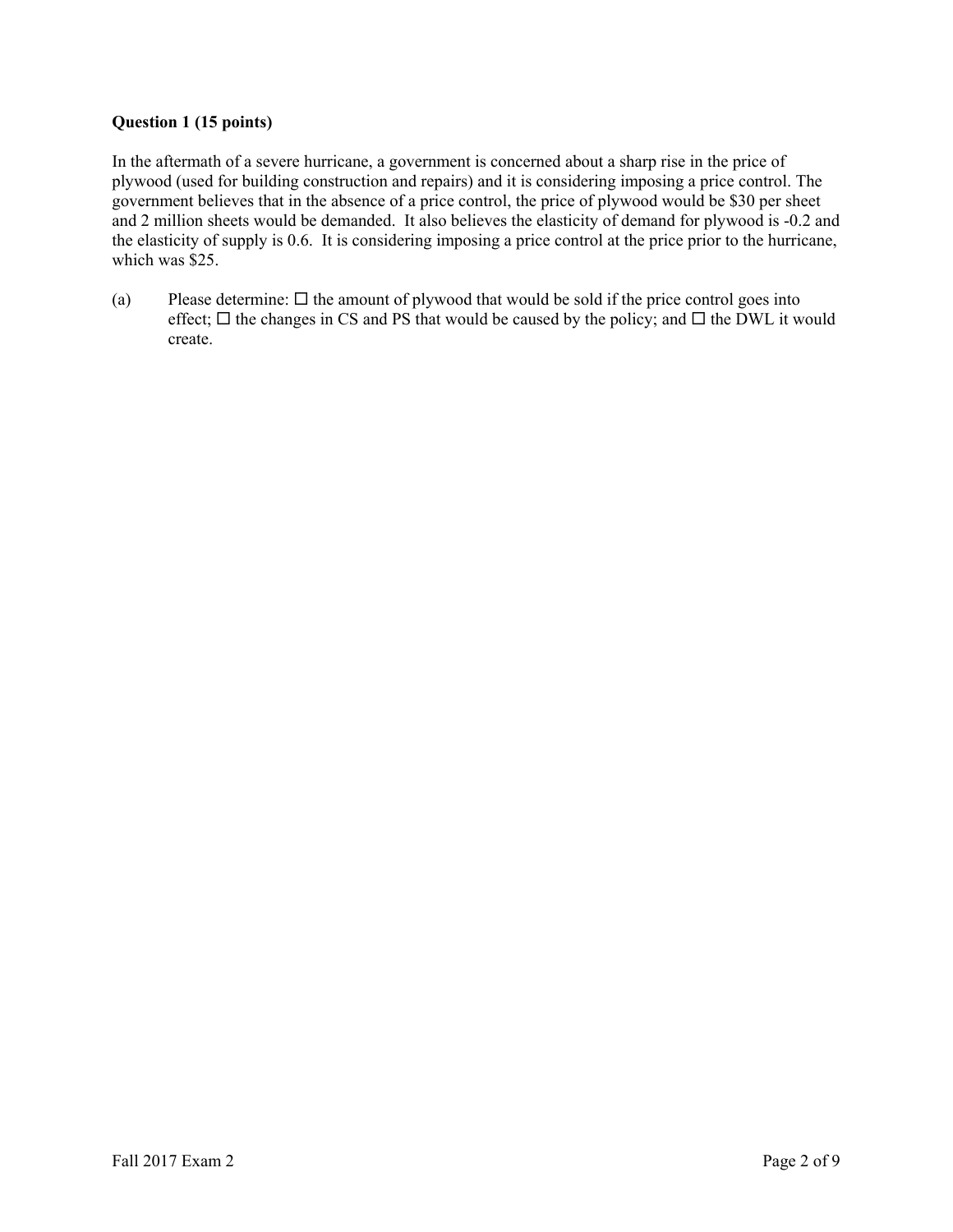# **Question 2 (15 points)**

One of the households in the table to the right has Cobb-Douglas preferences. In the remainder of the exam, this will be referred to as the CD household.

| HН            | Year | Income | Px | Pv | X   | Y   |
|---------------|------|--------|----|----|-----|-----|
|               | 2016 | 6000   | 12 | 12 | 250 | 250 |
| А             | 2017 | 7920   | 18 | 15 | 200 | 288 |
| B             | 2016 | 1200   | 12 | 12 | 30  | 70  |
|               | 2017 | 1800   | 18 | 15 | 30  | 84  |
| $\mathcal{C}$ | 2016 | 4500   | 12 | 12 | 225 | 150 |
|               | 2017 | 4788   | 18 | 15 | 171 | 14  |

(a) Please:  $\Box$  determine which one is the CD household and calculate its value of *g*;  $\Box$  draw a diagram illustrating the CD household's 2017 equilibrium; and then *derive* the expenditure function for the CD household. Be sure to show all the steps, not just the final result.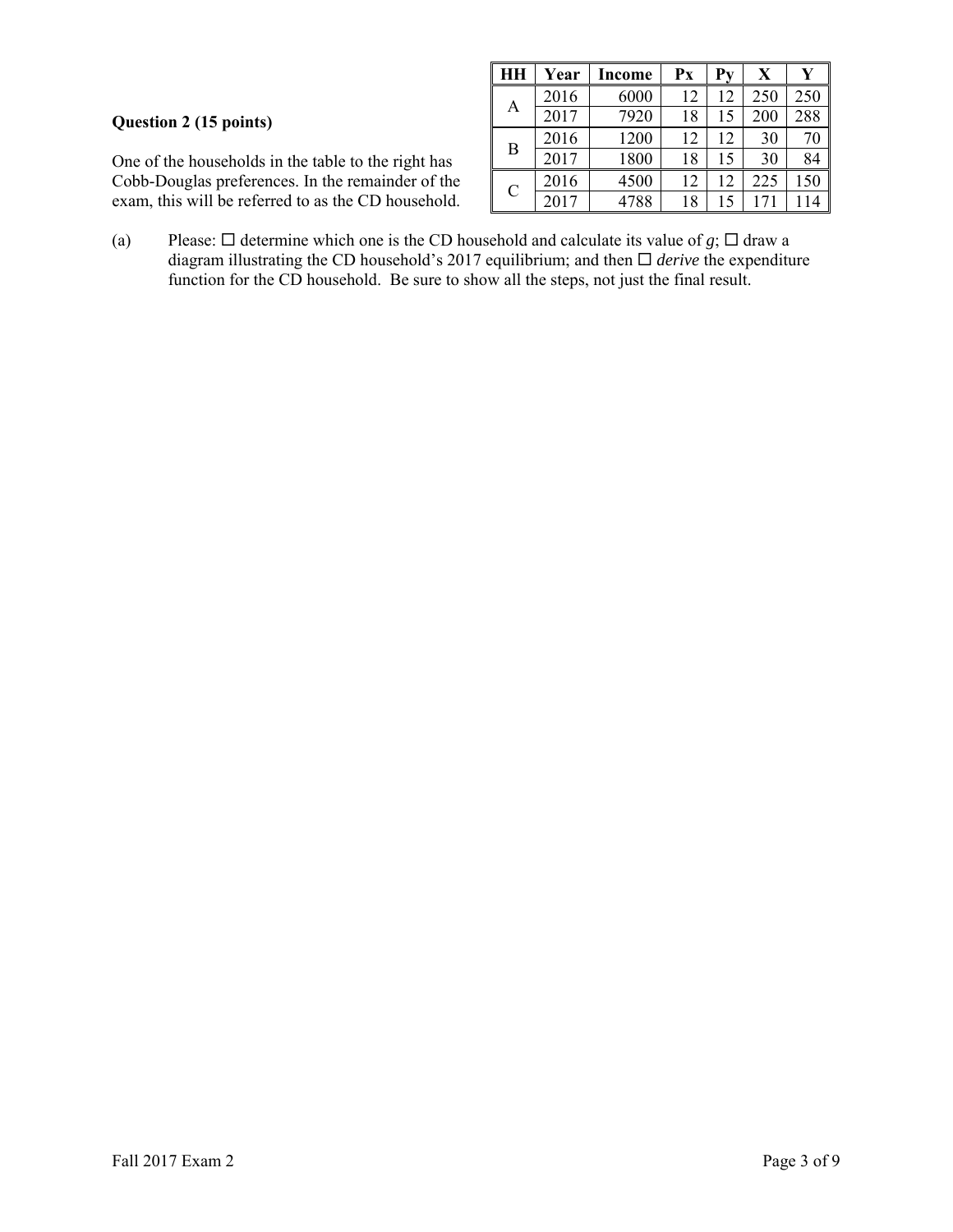|  | <b>Question 2, continued</b> |
|--|------------------------------|
|  |                              |

| HH | Year | Income | Рx | $\mathbf{D}_{\mathbf{V}}$ |     |     |
|----|------|--------|----|---------------------------|-----|-----|
|    | 2017 | 7920   | 18 |                           | 200 | 288 |
| В  | 2017 | 1800   | 18 |                           | 30  | 84  |
|    | 2017 | 4788   | 18 |                           |     |     |

Now suppose that in 2017 the government wants to

give an income tax cut worth \$280 to the CD household. Please treat the tax cut as a \$280 lump sum payment to the household. To make up the revenue, it wants to impose a \$6 tax on X and \$1 tax on Y. You may assume the supplies of X and Y are perfectly elastic so Px would rise to \$24 and Py would rise to \$16. For convenience, the data for 2017 are repeated above.

(b) Please calculate:  $\Box$  the new values of X and Y under the policy;  $\Box$  the overall effect on the government's budget, and indicate whether the policy breaks even;  $\Box$  the CV, and indicate whether the household is better or worse off; and  $\Box$  the net impact of the policy on social surplus.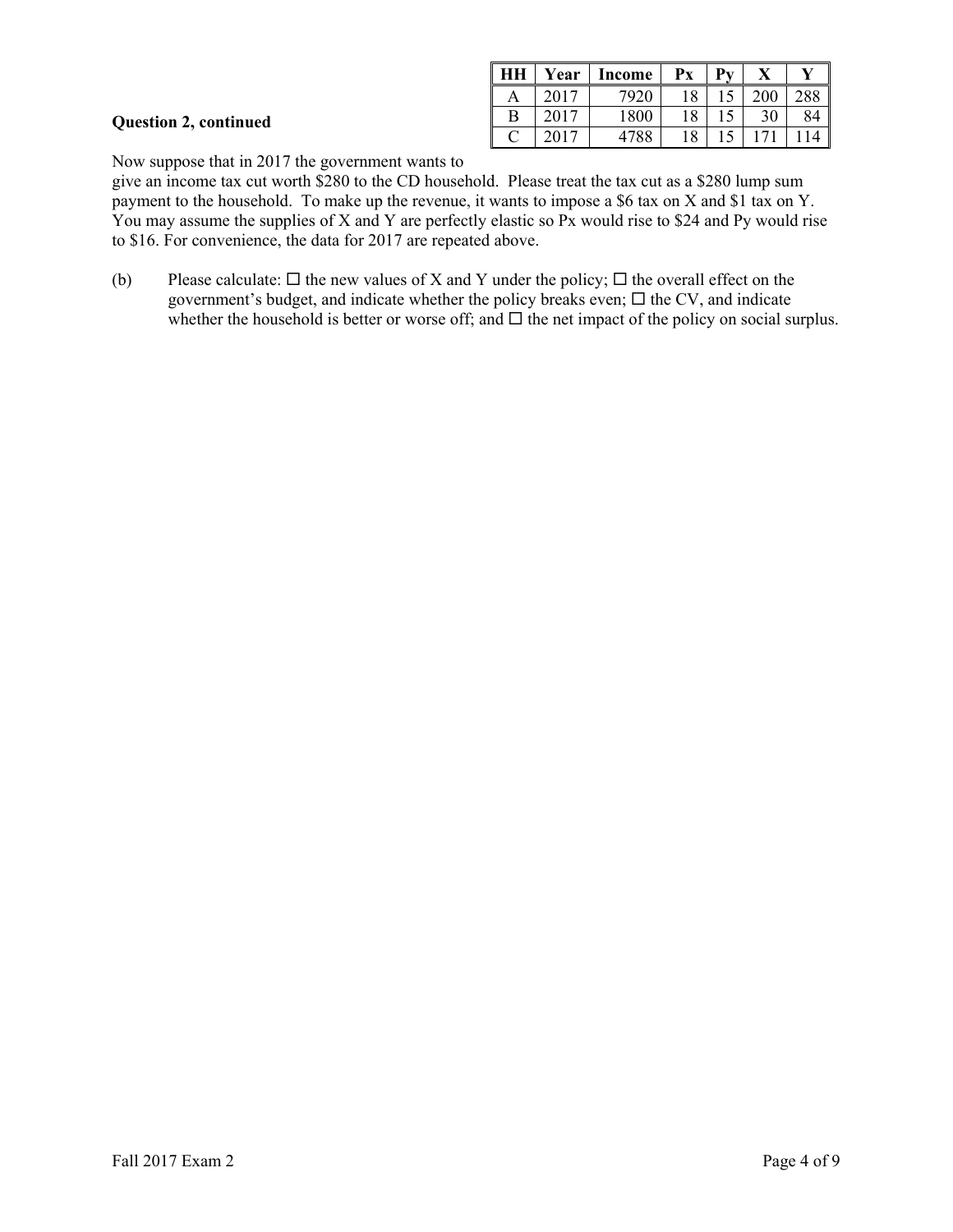## **Question 3 (15 points)**

One of the households in the table to the right regards X and Y as perfect complements and always buys *d* units of good X for each unit of good Y. In the remainder of the exam, this will be referred to as the PC household.

| HН            | Year | Income | Px | Pv | X   | V   |
|---------------|------|--------|----|----|-----|-----|
|               | 2016 | 6000   | 12 | 12 | 250 | 250 |
| Α             | 2017 | 7920   | 18 | 15 | 200 | 288 |
| B             | 2016 | 1200   | 12 | 12 | 30  | 70  |
|               | 2017 | 1800   | 18 | 15 | 30  | 84  |
|               | 2016 | 4500   | 12 | 12 | 225 | 150 |
| $\mathcal{C}$ | 2017 | 4788   | 18 | 15 | 171 | 114 |

(a) Please: *derive* the PC household's demand equations for X and Y in terms of *d,* Px, Py and income M (be sure to show the steps involved, don't just write down the demand equations); and  $\square$  determine which one of the households in the table has perfect complements preferences and calculate the value of *d*.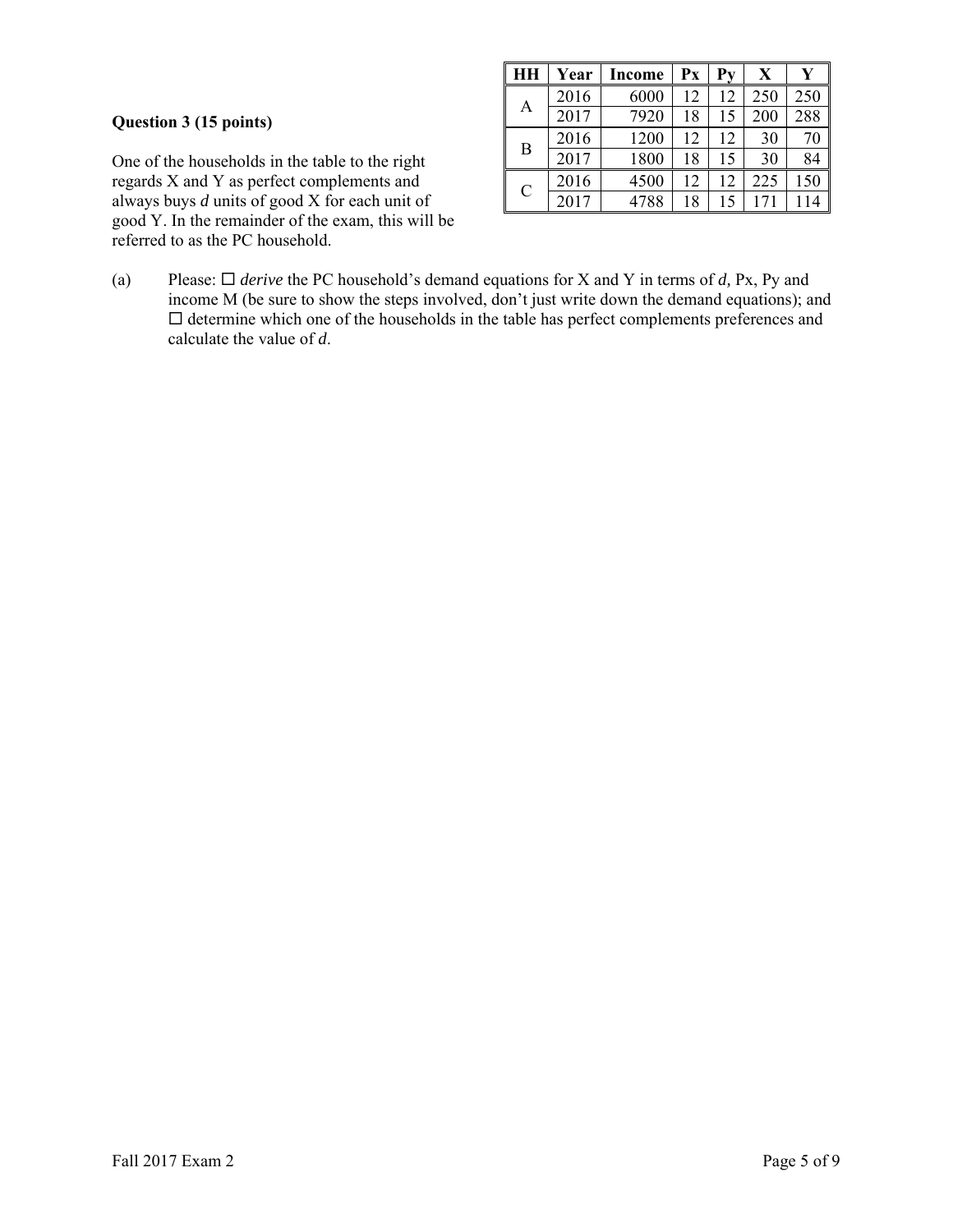|                              | HH | Year | <b>Income</b> | $\mathbf{P} \mathbf{x}$ | $\mathbf{p}_{\mathbf{v}}$ | $\mathbf{v}$<br>л | $\mathbf{v}$    |
|------------------------------|----|------|---------------|-------------------------|---------------------------|-------------------|-----------------|
|                              | А  |      | 7920          | 18                      | $\epsilon$                | 200               | 288             |
| <b>Question 3, continued</b> |    | 2017 | 1800          | 1 O<br>10.              | 15                        | 30                | 84              |
|                              | ⌒  |      | 4788          | 18                      |                           | 71                | 14 <sup>1</sup> |

Now suppose that in 2017 government imposes a

slight variation on the policy from Question 2: a \$6 tax on X and \$1 tax on Y (both the same as before), but the PC household receives an income tax cut of \$412 (again, treated as a lump sum payment).

(b) Please compute:  $\Box$  the PC household's new equilibrium;  $\Box$  the overall effect on the government's budget;  $\Box$  the CV; and  $\Box$  the change in SS. Finally, show the new equilibrium in a well-labeled diagram.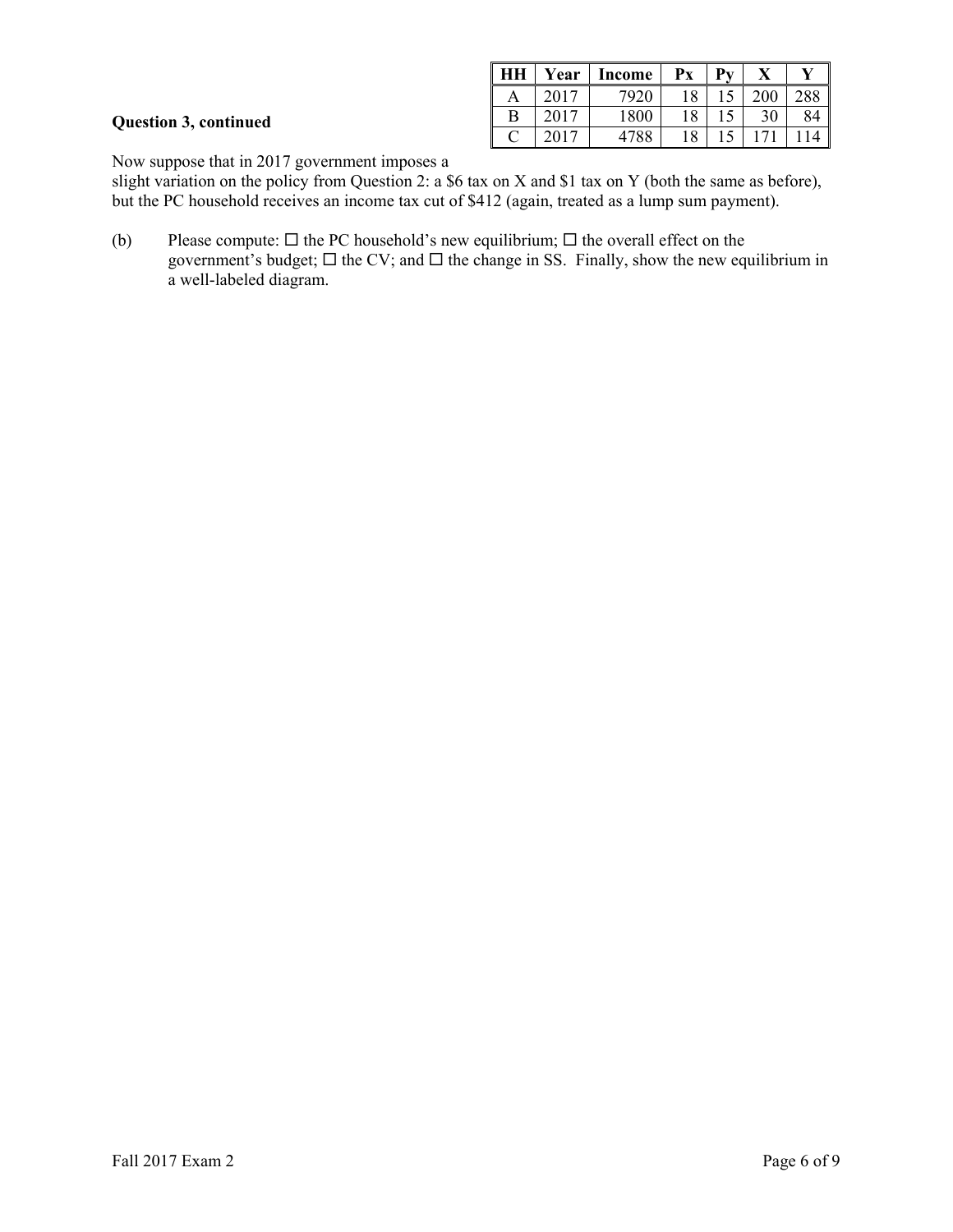### **Question 4 (15 points)**

A household buys two goods, X and Y, and its preferences can be represented by the utility function shown below (a form known as Stone-Geary, which is an extension of Cobb-Douglas). Also shown are the household's demand equations and its expenditure function.

| $U = (X - 200)^{0.5} (Y + 100)^{0.5}$                   | $M = 200 * P_x - 100 * P_y + 2U(P_x)^{0.5}(P_v)^{0.5}$ |
|---------------------------------------------------------|--------------------------------------------------------|
| $X = 200 + 0.5 * \frac{(M - 200P_x + 100P_y)}{T}$<br>r~ | $Y = -100 + 0.5 * \frac{(M - 200P_x + 100P_y)}{D}$     |

Initially,  $P_x = $20$ ,  $P_y = $10$ , and M = \$20,000. The government is considering a policy that would place a \$5 tax on X. The supply of X is perfectly elastic and its price would rise to  $P_x = $25$ .

(a) Please calculate:  $\Box$  the initial equilibrium before the policy is enacted (both X and Y);  $\Box$  the new value of X with the policy in place (it's OK to skip the new value of Y);  $\Box$  the tax revenue generated;  $\Box$  the CV for the policy; and  $\Box$  the policy's income and substitution effects for the X good.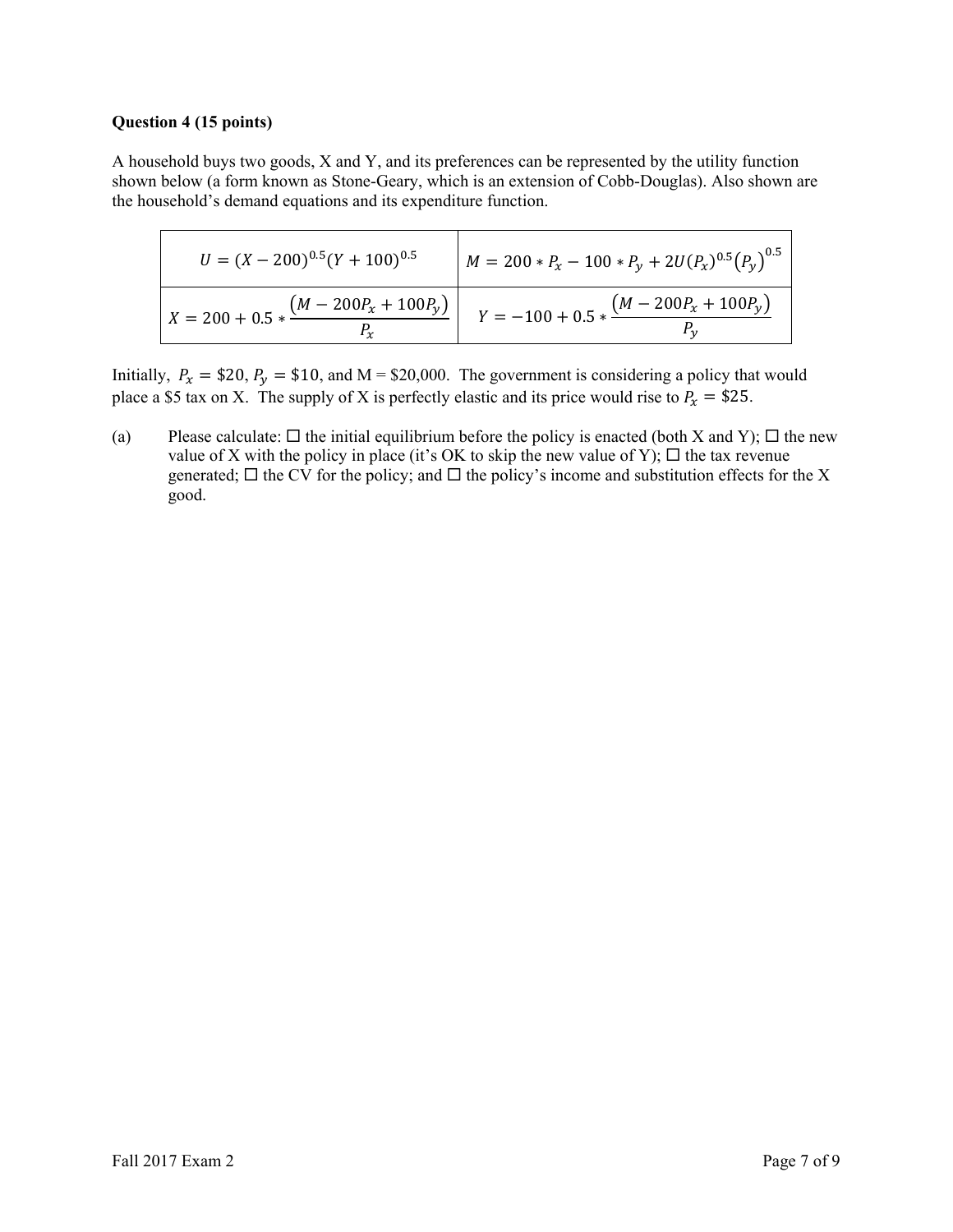## **Question 5 (15 points)**

An individual is concerned about consumption in two periods: 0 and 1. In period 0 she is working and her income is \$120,000, and in period 1 she will be retired and her income will drop to \$40,000. Her preferences over bundles of consumption in the two periods, C0 and C1, are given by a Cobb-Douglas utility function of the form  $U = C_0^{0.6} C_1^{0.4}$ . She can borrow or save at an interest rate of 10%.

(a) Please determine:  $\Box$  how much she consumes in each period; and  $\Box$  the amount she borrows or saves in period 0. Finally:  $\Box$  illustrate your results with an appropriate diagram showing her intertemporal budget constraint, an indifference curve, and her equilibrium.